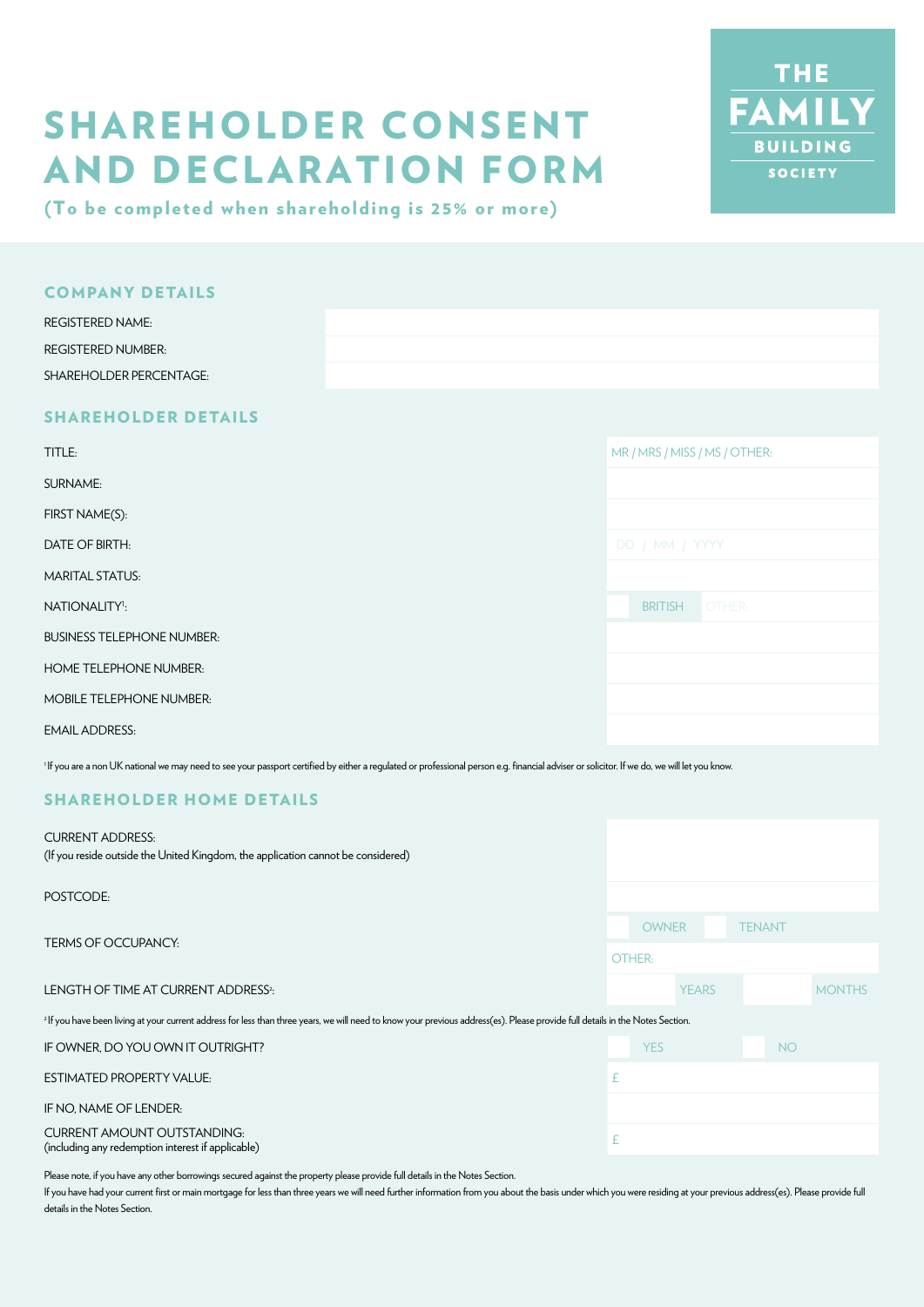# SHAREHOLDER'S DISCLOSURE

#### **Have you ever:**

| HAD A COURT ORDER FOR DEBT REGISTERED AGAINST YOU OR ARE ANY SUCH PROCEEDINGS PENDING?<br>If YES, a Certificate of Satisfaction must be presented to the Society. | <b>YES</b> | NO. |
|-------------------------------------------------------------------------------------------------------------------------------------------------------------------|------------|-----|
| MADE ARRANGEMENTS WITH CREDITORS OR BEEN MADE BANKRUPT OR ARE ANY SUCH PROCEEDINGS PENDING?                                                                       | <b>YES</b> | NO. |
| HAD A PAYDAY LOAN?                                                                                                                                                | <b>YES</b> | NO. |
| HAD A MORTGAGE APPLICATION ON A PROPERTY REFUSED?                                                                                                                 | <b>YES</b> | NO. |
| BEEN IN EXCESS OF TWO MONTHLY PAYMENTS IN ARREARS WITH ANY CREDIT OR MORTGAGE AGREEMENTS OR HAD<br>A MORTGAGED PROPERTY REPOSSESSED?                              | <b>YES</b> | NO. |
|                                                                                                                                                                   |            |     |

**If you have answered YES to any of the above, please provide further details in the Notes Section below.**

## **NOTES**

Please use this space to provide any additional information and continue on a separate sheet if necessary.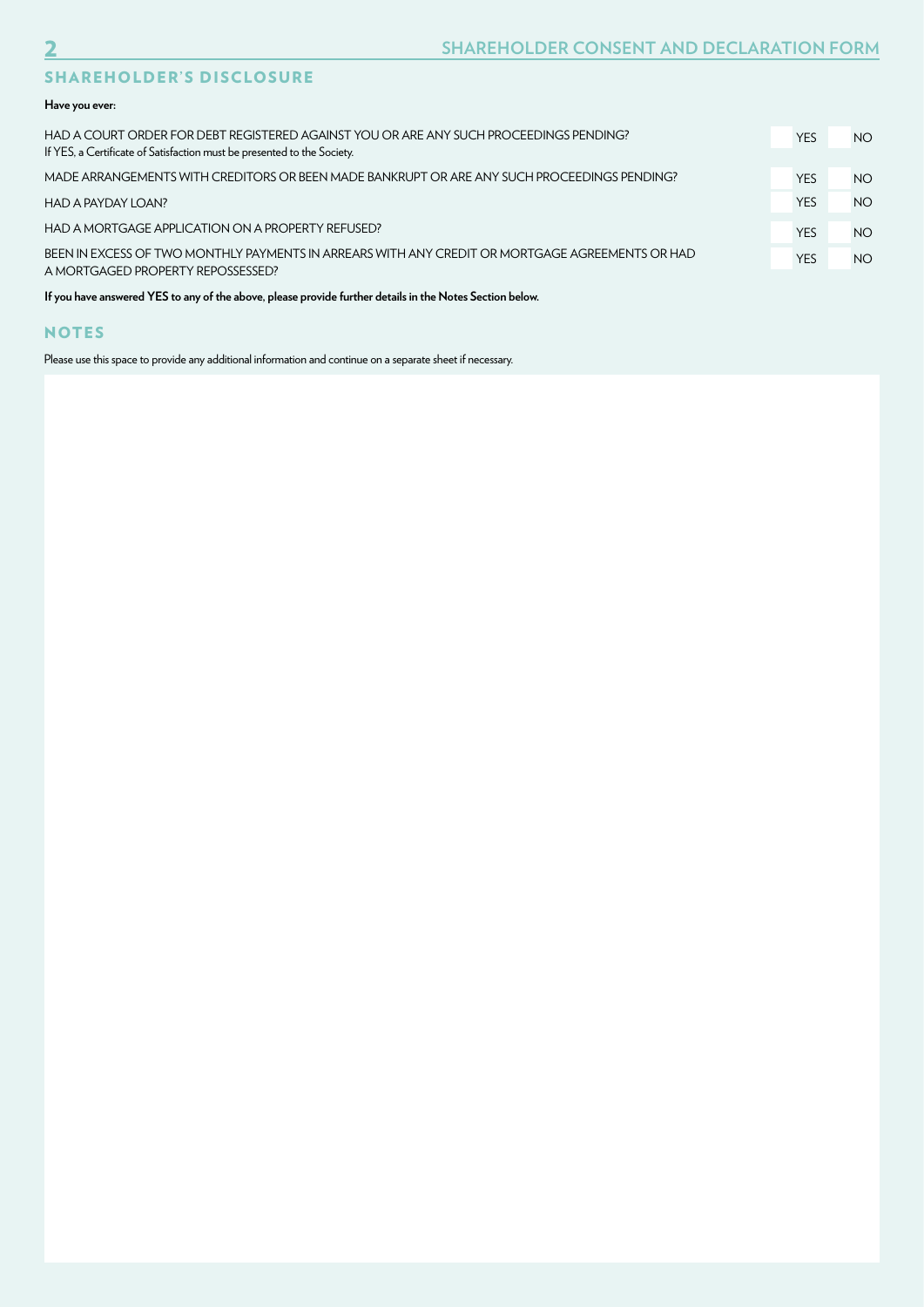# NOTES (continued)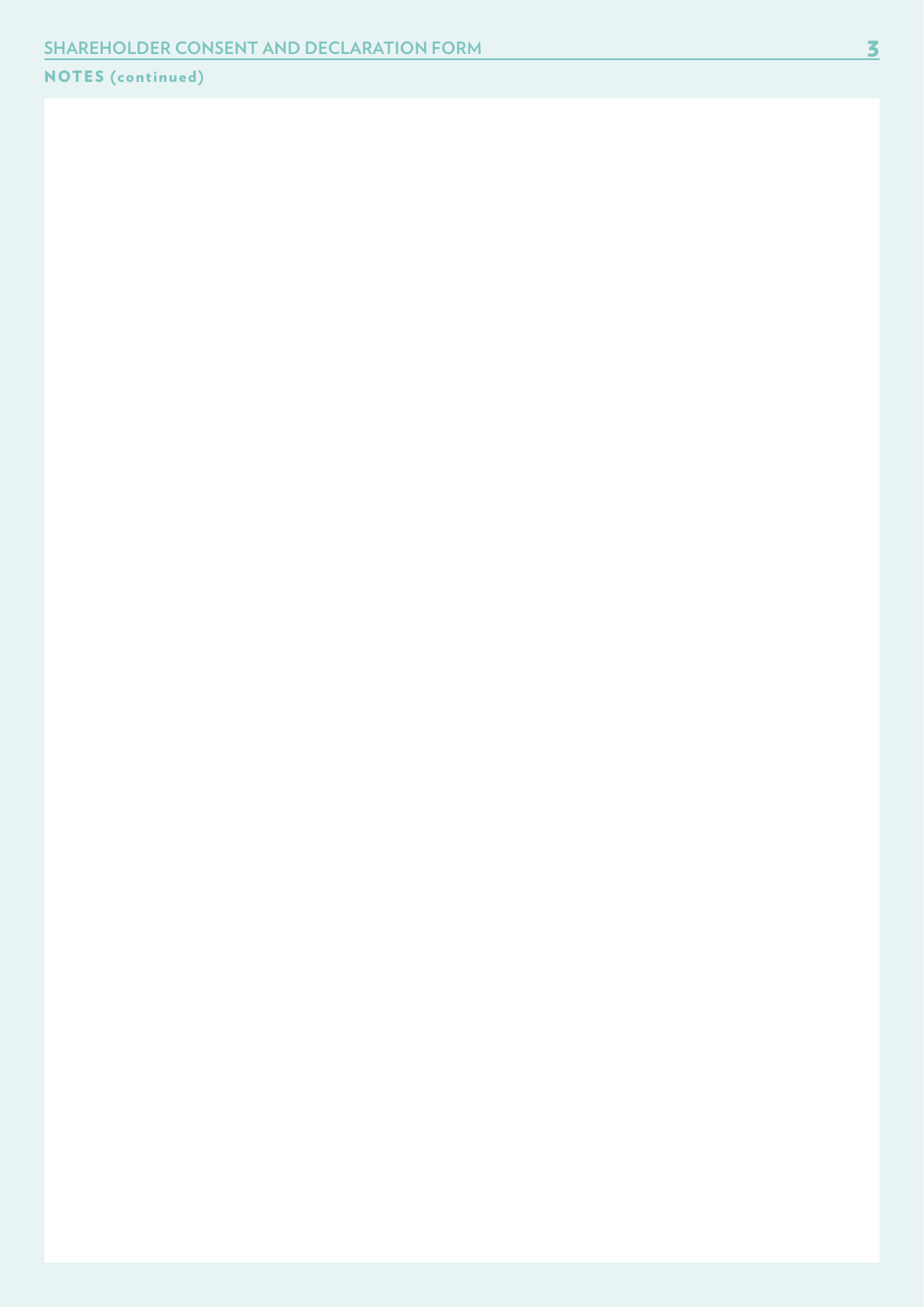**This section explains how we will use the information you provide to us and which we obtain from third parties. It should be read in conjunction with our leaflet "How We Use Personal Information" which accompanies this form.**

# USE OF PERSONAL INFORMATION

- We may contact third parties (including any past / present lender, bank, or other financial institution, employer, pension provider, accountant, landlord, professional adviser named on this form, HM Revenue & Customs or the Department for Work and Pensions) for reference purposes, for confirmation of employment details or to obtain information to confirm any income received and payments made. You give your permission to such third parties to supply the references and to answer the enquiries.
- **2.** To check your credit status and to verify your identity we will make searches about you at a credit reference agency who will supply us with credit and other information, as well as information from the Electoral Register. The agency will record details of the search type (credit or identification) whether or not this application proceeds. Credit searches and other information which is provided to us and  $\overline{\phantom{a}}$  or the credit reference agency, about you and those with whom you are linked financially, may be used by the Society and other companies if credit decisions are made about you, or other members of your household. This information may also be used for debt tracing and the prevention of money laundering as well as the management of your account.
- We may ask you to supply one or more original documents as confirmation of your identity, address or both which we will use together with any electronic checks we may make using the services of a credit reference agency. Any documents provided to us will be recorded and copied as part of our Anti-Money Laundering requirements.
- **4.** To prevent or detect fraud, or to assist in verifying your identity, we may make searches of Group records and at fraud prevention agencies who will supply us with information. We may also pass information to financial and other organisations involved in fraud prevention to protect ourselves and our customers from theft and fraud. Providing accurate information is essential. If you give us false or inaccurate information or we have reason to suspect you of fraud or money laundering, we will record this. The Society, members of the Group and other companies, may use this information if decisions are made about you or others at your address(es) on credit or credit-related services or motor, household, credit, life or any other insurance facilities. It may also be used for tracing and claims assessment.
- An "association" between joint applicants and / or any individual identified as your financial partner, will be created at credit reference agencies, which will link your financial records. You and anyone else with whom you have a financial link understand that each other's information will be taken into account in all future applications by either or both of you. This linking will continue until one of you successfully files a "disassociation" at the credit reference agencies. Information held about you by credit reference agencies may already be linked to records relating to one or more of your partners. For the purposes of this application, you may be treated as financially linked and your application will be assessed with reference to any "associated" records.
- By stating a financial association with another party, you are also declaring that you are entitled to: (i) disclose information about your joint applicant and / or anyone else referred to by you; and (ii) authorise us to search, link and / or record information at credit reference agencies about you and / or anyone else referred to by you.
- Where you borrow or may borrow from us, we will give details of this application, the loan made, and how you conduct your account (including arrears, defaults and possession proceedings) to one or more credit reference agencies and to fraud prevention bodies.
- **8.** We may disclose any information relating to this application or the mortgage to:
	- Your legal adviser and / or financial adviser and you authorise them to give us any information relevant to our decision to lend. To this extent, you agree to waive any claim to legal privilege to that information
	- Any quarantor(s) or potential quarantor(s) (or to their legal advisers)
	- Any occupier(s) or other person who is required to postpone rights in favour of the Society, to enable them to consider their position and / or to obtain independent legal advice
	- **—** Any potential new borrower(s) (or their legal advisers) in connection with a transfer of equity
	- **—** Any other lender which has a charge secured upon the property, subject to payment of the appropriate fee
	- **—** Regulatory authorities (including regulators of voluntary codes of practice) and any other person / corporate body having a legal right to the information or if the law allows us to do so
	- **—** Our professional advisers, auditors, the insurer of the property and any individual or organisation that we contract or employ to provide goods or services to us
	- **—** A third party to whom we transfer or may transfer our rights and duties under the mortgage contract, or their advisers, to assist such a third party in deciding whether to proceed.
- **9.** If we require an indemnity from an insurance company in relation to the advance, we may disclose to such company any information contained in this form relating to this application or the mortgage.
- **10.** We may pass the information on this form and details of any claim you may make to Insurance Database Services Limited (IDS Ltd) who may pass this information to other insurers. IDS Ltd may also pass to us information it has received from other insurers about claims involving anyone insured under the policy.
- **11.** We may monitor or record any communications you have with us in the interests of staff training, customer service and security.
- **12.** Any personal information which you or others provide to us will be held on computer and in other manual and electronic forms and will be kept after your mortgage account is closed. The information may be used in the following ways:
	- **—** To assist us in assessing your application and, if it is accepted, to assist us in providing the account or service for which you have applied
	- **—** To assist us in making credit decisions and establishing identity, where necessary
	- **—** For fraud prevention and detection and / or to prevent money laundering
	- **—** To assist the insurers in risk assessment and dealing with claims
	- **—** Disclosure to third parties acting as our agent so long as they keep the information confidential
	- **—** Marketing, market research, statistical analysis and general business purposes
	- **—** To help develop and improve the products and services offered to you and other customers. The Society may also share information with other companies within the National Counties Group to help provide you with a high standard of service (for example administrative purposes)
	- **—** If the law permits it or it is in the public interest.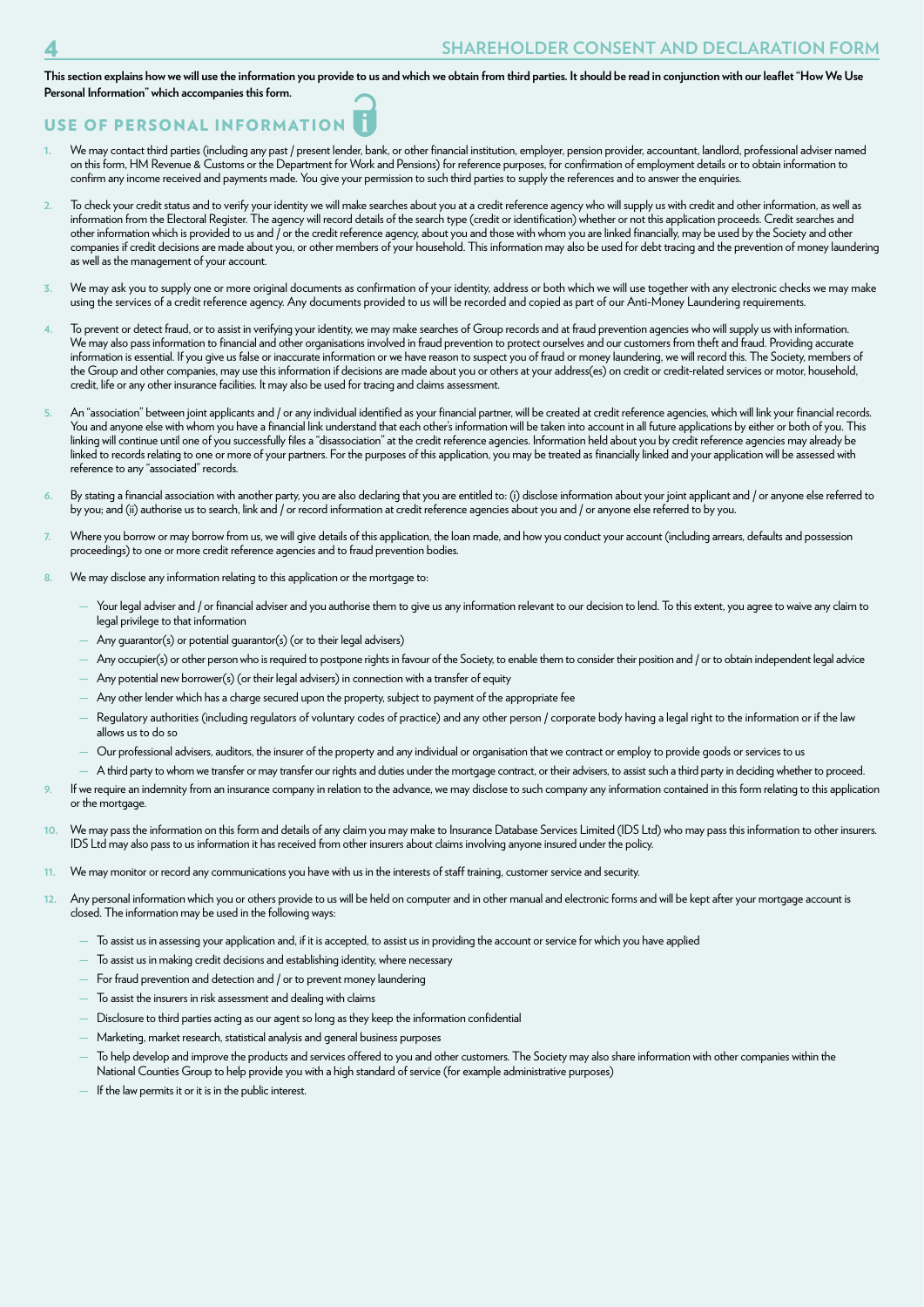## DECLARATIONS AND CONSENTS

For your own protection and benefit, please read carefully the declarations and consents below before signing in the space provided. If you do not understand any point please ask for further information.

#### GENERAL

- **1.** I acknowledge that for the purposes of these Declarations and Consents, the "Society" includes its successors in title and assigns.
- **2.** I confirm that the information on this form is true to the best of my knowledge and belief and that I will notify the Society promptly if any of the information on this form changes before the mortgage is completed. I will make good any loss which the Society may suffer by acting in reliance on any such information.
- **3.** I understand that the Society will require independent legal advice to be taken by any co-owner / adult co-habitee of the property or guarantor who will not receive a financial benefit from all or part of the loan.
- **4.** I understand and acknowledge that the Society has the right to decline the application without giving any reasons and without giving any refund of fees or related costs. I understand that valuation fees that have been paid will be refunded if a valuation is cancelled prior to the valuer's visit to the property otherwise the fee is not normally refundable except in exceptional circumstances and at the Society's sole discretion.
- 5. I agree that I will pay to the Society all sums due in respect of application fees, reservation fees, product fees, arrangement fees and legal expenses arising out of this application, whether or not any mortgage offer is either issued or completed. I understand that the payment of any such fees shall not bind the Society to make any loan.
- **6.** I understand that income details will be verified and the Society will not rely on a declaration of affordability made by me.

#### PROPERTY REVIEW

- **7.** I understand and acknowledge that the review of the property undertaken by the Society is not a structural survey or detailed report and that if a full structural survey or more detailed report is required it must be obtained independently at my expense.
- **8.** I understand and acknowledge that the review of the property undertaken by the Society is to decide whether the property is suitable security for any loan made and neither the valuer's inspection report, if any, nor any mortgage offer will imply that the price paid is reasonable or that the property is properly constructed and of sound materials.
- **9.** I understand that the review of the property carried out by the Society is not undertaken either as agent for or by agreement with the organisation used for the review.

#### TRANSFER OF MORTGAGE

- **10.** I agree that the Society may at any time transfer its interest in some or all of its rights under the mortgage to another financial institution without seeking my specific consent.
- **11.** I understand that whilst the transferee of the mortgage would be the person legally entitled to receive payments under any mortgage, such transfer will not affect the policies in relation to the setting of the interest rate and conduct of arrears.
- **12.** I agree that my acceptance of any mortgage offer will constitute my general consent to the future transfer of the mortgage on the foregoing terms and as may be more particularly set out in the Society's current Commercial Mortgage Conditions.